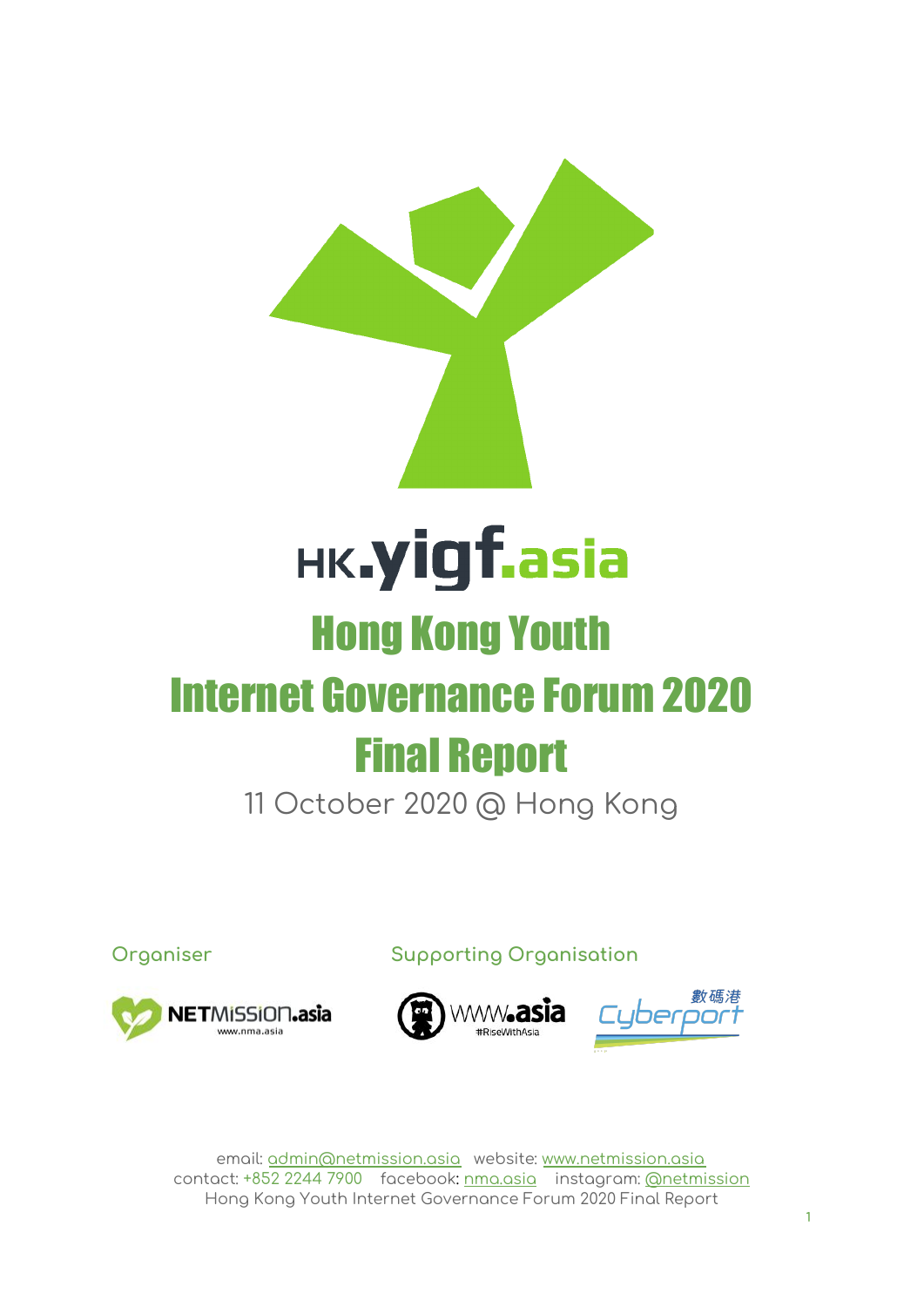# Content Page

| Introduction                                   | 3              |
|------------------------------------------------|----------------|
| Background                                     | 3              |
| Vision                                         | 3              |
| Organiser - NetMission.Asia                    | $\overline{4}$ |
| Supporting Organisation - DotAsia Organisation | $\overline{4}$ |
| <b>Organizing Committee List</b>               | 5              |
| <b>Guest List</b>                              | 5              |
| <b>Participant Statistics</b>                  | 5              |
| Program Agenda                                 | 6              |
| <b>Panel Discussion Proposal</b>               | 9              |
| <b>Panel Discussion Report</b>                 | 11             |
| HKyIGF 2020 recordings                         | 15             |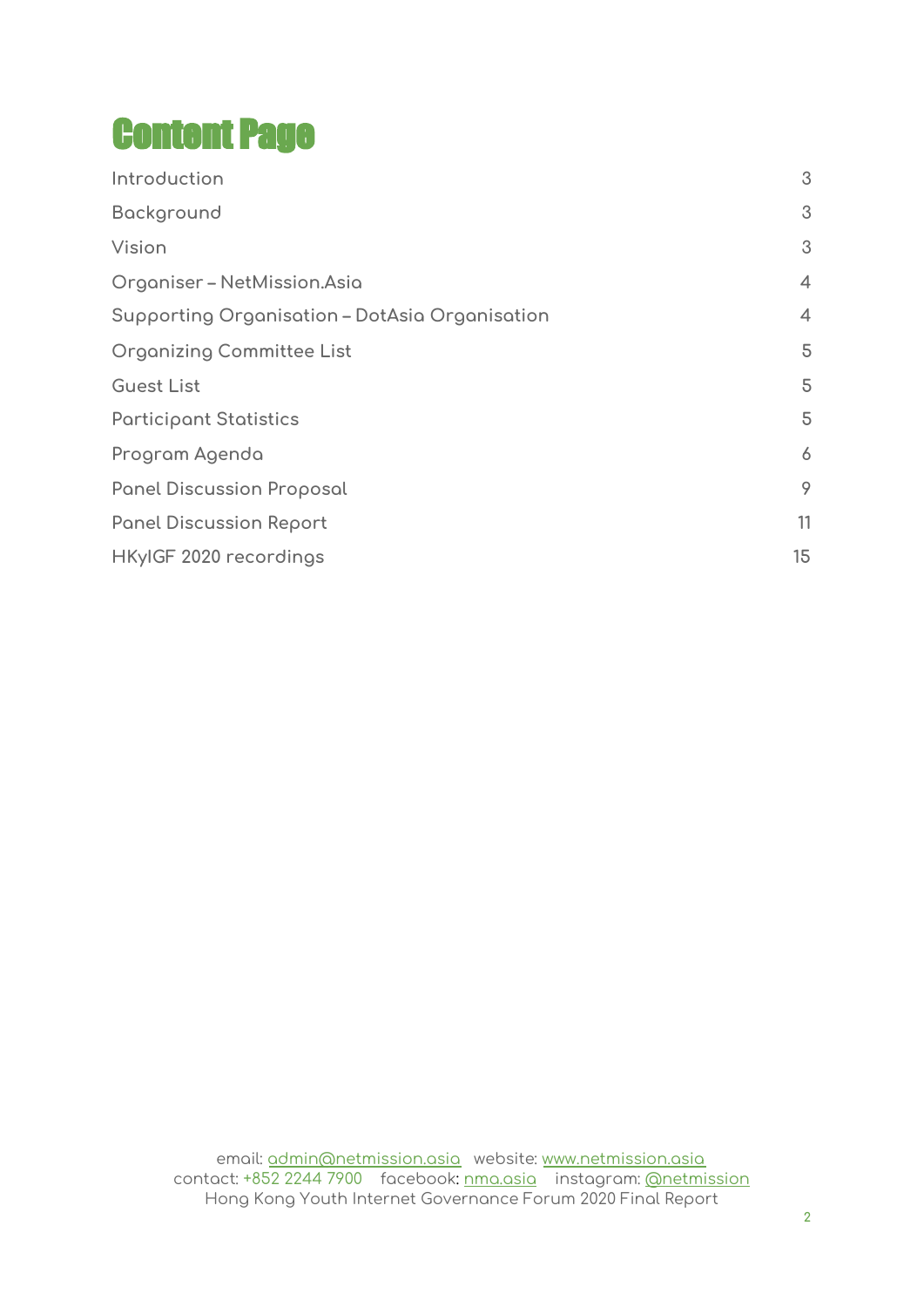# <span id="page-2-0"></span>**Introduction**

Hong Kong Youth Internet Governance Forum 2020 (HKyIGF 2020) was held virtually on 11 October 2020 due to the COVID-19 global pandemic. With the advisory support from the **DotAsia Organisation** [\(dot.asia](https://www.dot.asia/)) and **Cyberport** 數碼 港 [\(www.cyberport.hk\)](https://www.cyberport.hk/), and the dedication of the NetMission ambassadors from **[NetMission.Asia](https://netmission.asia/)**, our virtual event was completed successfully.

This year, HKyIGF was held as a 3.5-hour virtual meeting with a series of interactive capacity building sessions and a panel discussion on the topic of misinformation and disinformation with our honorable guest speakers, participants and community members from the region. We believe all attendees have gained tremendous knowledge and insights by exchanging innovative ideas with each other.

### <span id="page-2-1"></span>**Background**

While young people use ICTs in everyday life, many are unaware of the importance of Internet governance. We see that the social implications of ICTs are not yet adequately integrated into mainstream education. Hence Netmission.Asia is devoted to promoting youth participation in Internet governance and digital inclusion through various capacity-building programmes following the model of youth teaching other youth.

In 2010, NetMission Ambassadors initiated the annual Youth Internet Governance Forum (yIGF) in Hong Kong in conjunction with the inaugural Asia Pacific Regional Internet Governance Forum (APrIGF) for the youth of Asia-Pacific to voice out their opinions on Internet Governance. The youth initiatives were then continued in Hong Kong as NetY Program and iCity Program respectively in the subsequent years.

In 2016, NetMission Ambassadors reintroduced the Hong Kong Youth Internet Governance Forum. It is our goal to engage youth to take part in the advocacy of Internet governance issues in a local context. We believe that by developing a sense of digital citizenship from a young age youth can have the awareness to critically evaluate the way they use ICTs, and spread that capacity to their peers and further youth engagement in Internet governance.

# <span id="page-2-2"></span>Vision

- $\bullet$  Establish the Youth IGF Hong Kong as a sustainable annual platform for young generations to speak up on Internet Issues that concern them.
- Gain recognition of the Youth IGF Hong Kong among students & schools and further develop local and regional Internet Governance discussion networks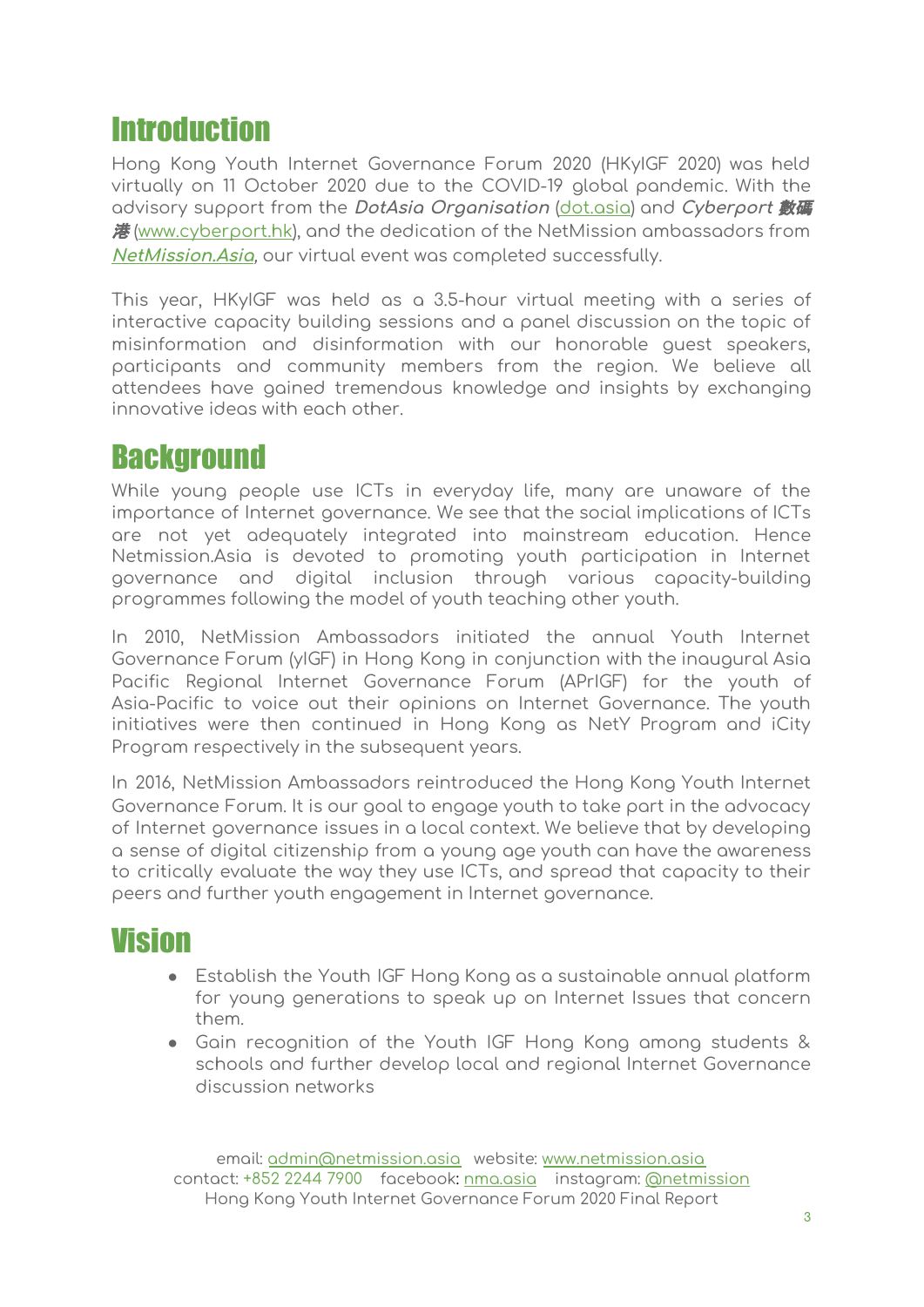# <span id="page-3-0"></span>Organiser – NetMission.Asia



The NetMission Ambassadors Program is a non-profit initiative that engages and empowers university students from Asia. Ambassadors are given the skills and knowledge to participate in Internet Governance discourse and to further build the capacity of other youth in Asia so their voices may also be heard. Ambassadors have the opportunity to participate in local, regional, and international conferences,

and themselves organise conferences and training activities for other youth.

Since the program was started in 2009, NetMission Ambassadors have regularly attended international Internet Governance conferences, including the United Nations International Governance Forum, ICANN, Asia Pacific Regional Internet Governance Forum etc. NetMission Ambassadors have also played a leadership role in regional and local youth events, including the Asia Pacific Youth Internet Forum, Asia Pacific Internet Governance Academy, and starting the annual Hong Kong Youth Internet Governance Forum in 2016.

### <span id="page-3-1"></span>Supporting Organisation – DotAsia Organisation



DotAsia Organisation is a not-for-profit organisation with a mission to promote Internet development and adoption in Asia. DotAsia has a strong mandate for socio-technological advancement initiatives including (a) digital inclusion

projects to bridge the digital divide and the poverty gap; (b) educational initiatives, e.g. scholarships and promotion of Internet adoption for the advancement of knowledge, etc.; and, (c) research and development projects, including relief and re-build efforts in the wake of natural and otherwise disasters. DotAsia oversees the '.Asia' top-level Internet domain name and is formed as an open consortium of 20 official top-level-domain authorities around the region. In the past two decades, Asia has developed into a global force in the commercial, political and cultural network. The .Asia domain aspires to embrace this dynamism in the Asia Century to become a nucleus, intersection and breeding ground for Internet activity and development in the region.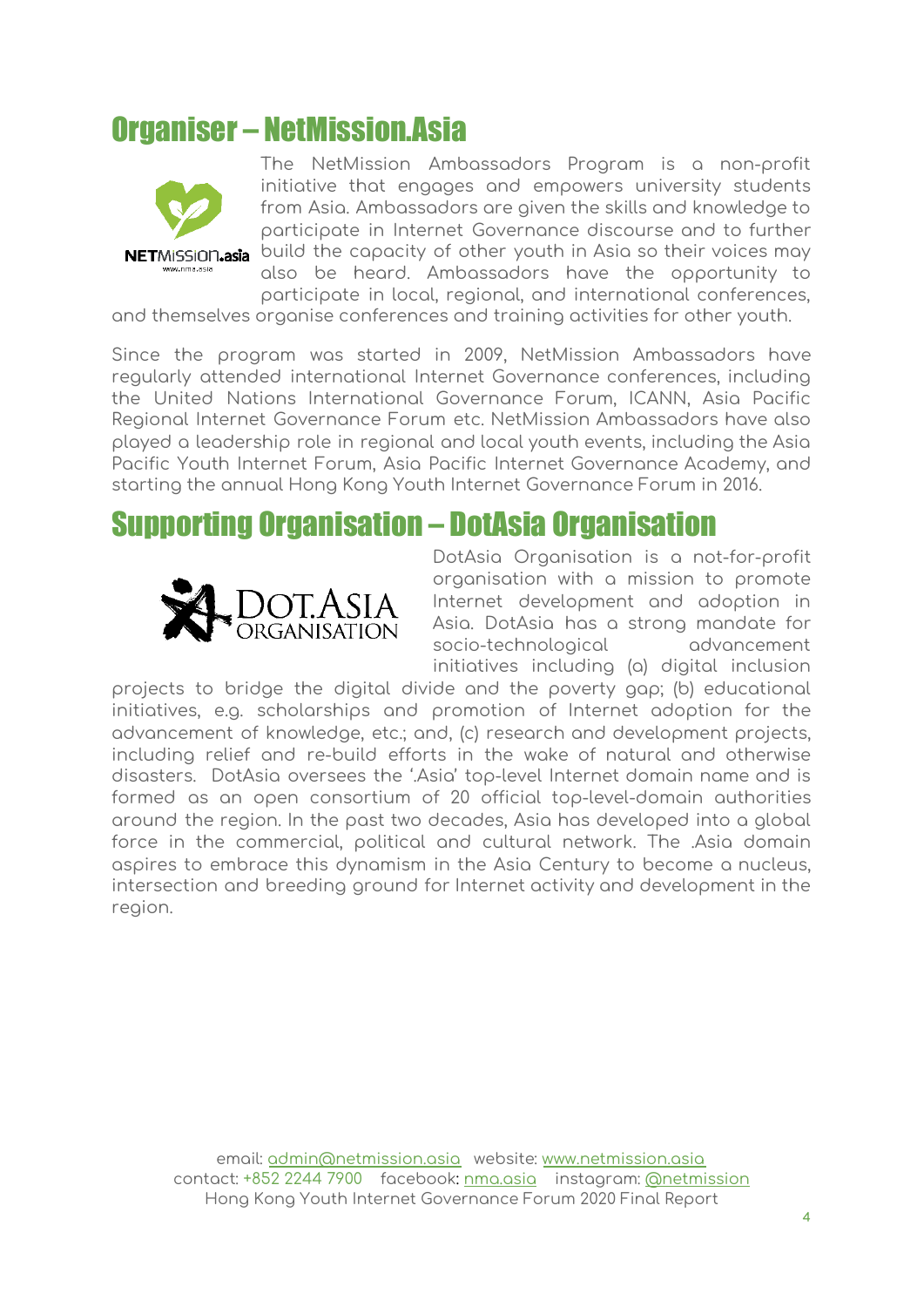# <span id="page-4-0"></span>Organizing Committee List

| <b>Name</b>      | <b>School/Institute</b>             |
|------------------|-------------------------------------|
| Connie Siu M.H.  | The Chinese University of Hong Kong |
| Jasmine Ko       | Lingnan University                  |
| Mandy Chan       | The University of Hong Kong         |
| Martha Mai Hatch | City University of Hong Kong        |
| Ting Chim        | The Chinese University of Hong Kong |

# <span id="page-4-1"></span>**Guest List**

| <b>Guest name</b> | <b>Title</b>                                                                        |  |
|-------------------|-------------------------------------------------------------------------------------|--|
| George Chen       | Head of Public Policy, Hong Kong, Taiwan, and<br>Mongolia of Facebook               |  |
| Donna Chu         | Associate professor, School of Journalism and<br>Communication, CUHK                |  |
| Ho Wa, Wong       | Candidate, 2020 Legislative Council Election (IT<br><b>Functional Constituency)</b> |  |
| Jenna Fung        | DotAsia<br>Community Engagement Lead,<br>Organisation                               |  |

# <span id="page-4-2"></span>Participant Statistics

This year, we have received **46 registrations** for the participation in our event. During the event, there were approximately **31 attendees** (highest) joined us on Zoom. Since we also streamed our entire event on our Facebook page, statistics have shown that our livestream video has reached **647 people**, and gained **761 total impressions** and **92 engagements**, including likes, comments and shares, (by 29 December 2020).

Since we did not imply a strict attendance rule to enhance participation of our event, and many attendees have joined us on Zoom or Facebook livestream without pre-registration, we did not have any evident statistics that can reflect the aspect of gender diversity this year. We wish to improve next year especially when there is a possibility that our event may have to continue as an online event in the upcoming year.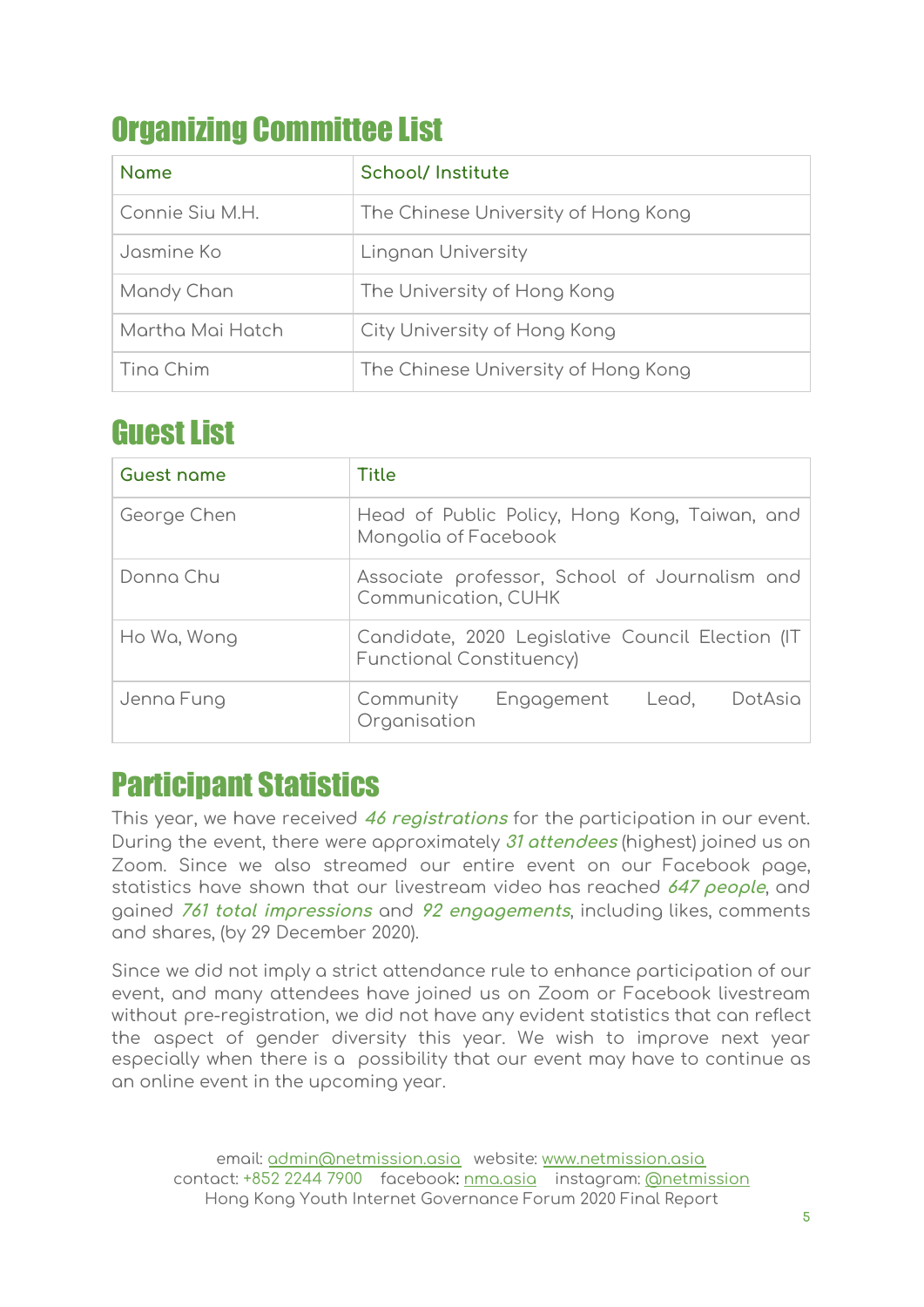# <span id="page-5-0"></span>Program Agenda

### **Date: 11 October 2020 (Sunday)**

**Venue: Online**

| 13:00-13:15 | <b>Registration &amp; Networking</b>                                                                                                                            | 15 mins             |
|-------------|-----------------------------------------------------------------------------------------------------------------------------------------------------------------|---------------------|
| 13:15-13:35 | Opening & Icebreaking                                                                                                                                           | 20 mins             |
| 13:35-14:15 | Interactive discussion with participants                                                                                                                        | 40 mins             |
| 14:15-14:25 | <b>Break</b>                                                                                                                                                    | 10 mins             |
| 14:25-15:15 | <i>*Capacity building session by speakers</i>                                                                                                                   | 50 min,             |
|             | Facebook for a better-informed society<br>(by Mr. George Chen, Head of Public Policy, Hong Kong, Taiwan, and<br>Mongolia of Facebook, Private Sector)           | 16 min @<br>speaker |
|             | How civic hacking combats disinformation<br>(by Mr. Ho Wa, Wong, Candidate, 2020 Legislative Council Election (IT<br>Functional Constituency), Public sector)   |                     |
|             | Fake news coping strategies<br>(by Prof. Donna Chu, Associate professor, School of Journalism and<br>Communication, CUHK, Academia)                             |                     |
| 15:15-15:45 | Panel discussion: Disinformation and misinformation<br>under the uncertain times<br>(by Mr. George Chen, Mr. Ho Wa, Wong, Prof. Donna Chu)                      | 30 mins             |
| 15:45-16:00 | Q&A                                                                                                                                                             | 15 mins             |
| 16:00-16:15 | Beginner's Guide to Future Engagement in Internet<br>Governance<br>(By Ms. Jenna Fung, Community Engagement Lead, DotAsia<br>Organisation, Technical Community) | 15 mins             |
| 15:30-15:45 | Wrap-up                                                                                                                                                         | 15 mins             |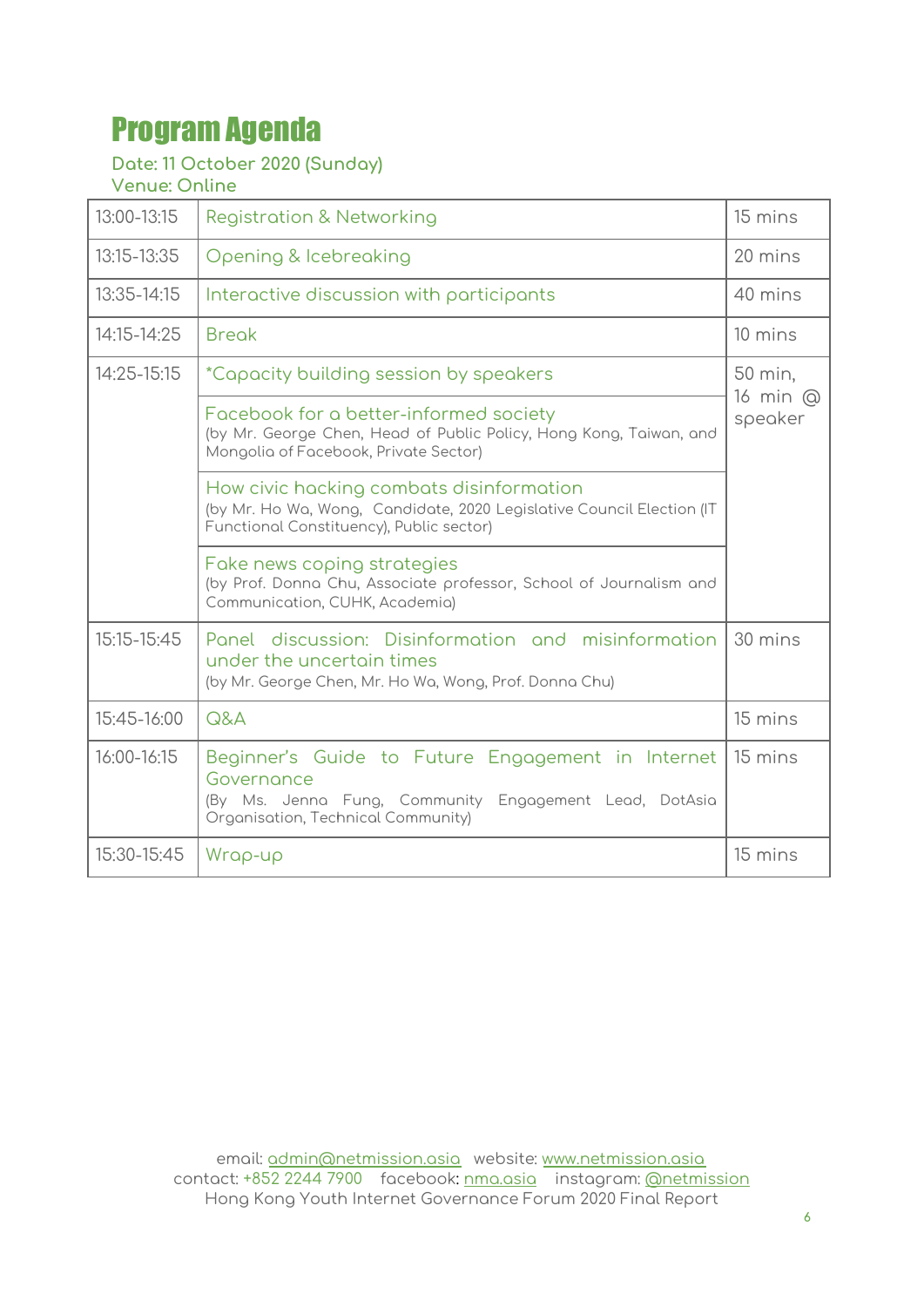



**Interactive discussion with participants**

email: [admin@netmission.asia](mailto:admin@netmission.asia) website: [www.netmission.asia](http://www.netmission.asia/) contact: +852 2244 7900 facebook: [nma.asia](http://nma.asia/) instagram: [@netmission](https://www.instagram.com/netmission/) Hong Kong Youth Internet Governance Forum 2020 Final Report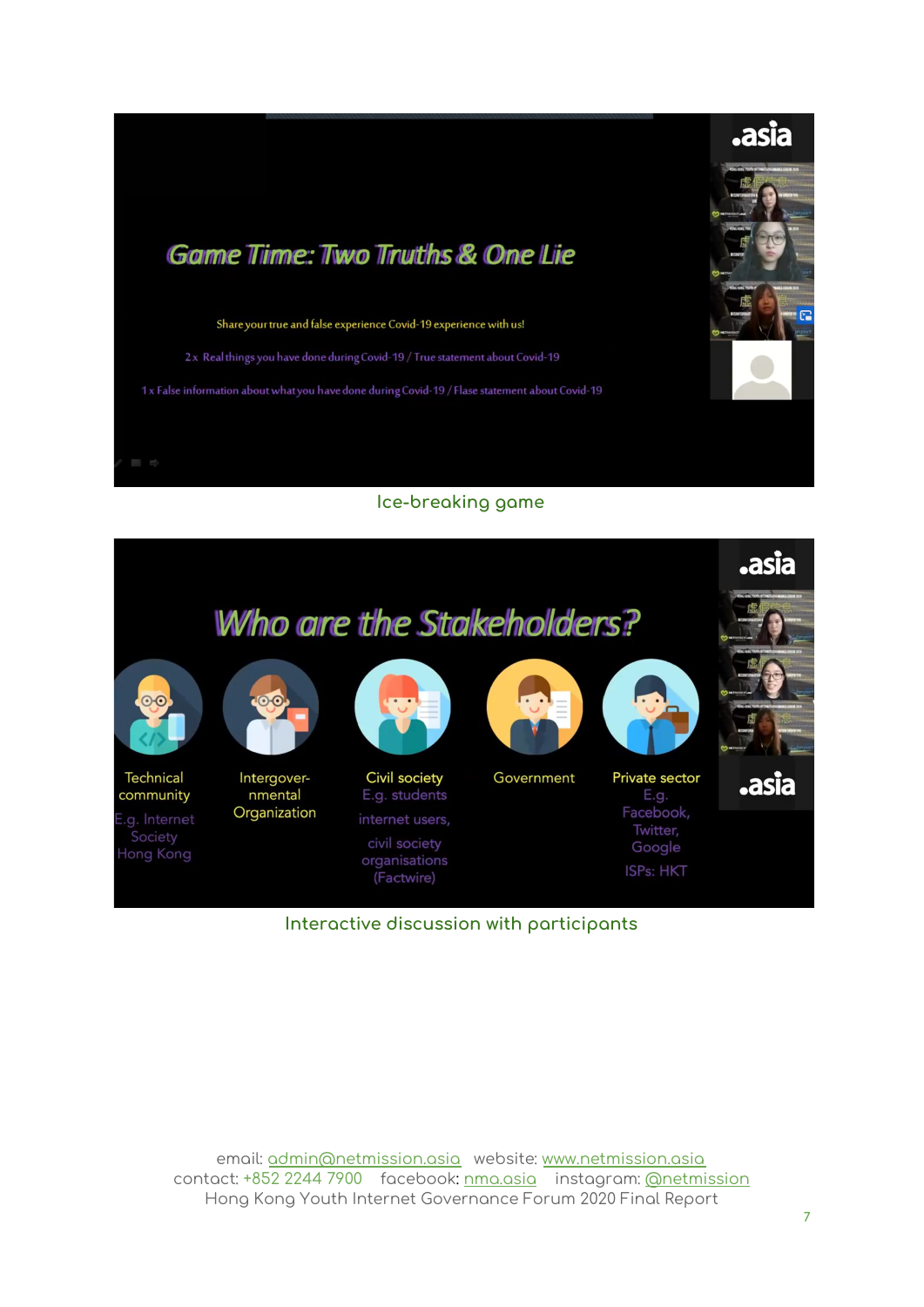

**Panel discussion**



**Participants and guest speakers**

email: [admin@netmission.asia](mailto:admin@netmission.asia) website: [www.netmission.asia](http://www.netmission.asia/) contact: +852 2244 7900 facebook: [nma.asia](http://nma.asia/) instagram: [@netmission](https://www.instagram.com/netmission/) Hong Kong Youth Internet Governance Forum 2020 Final Report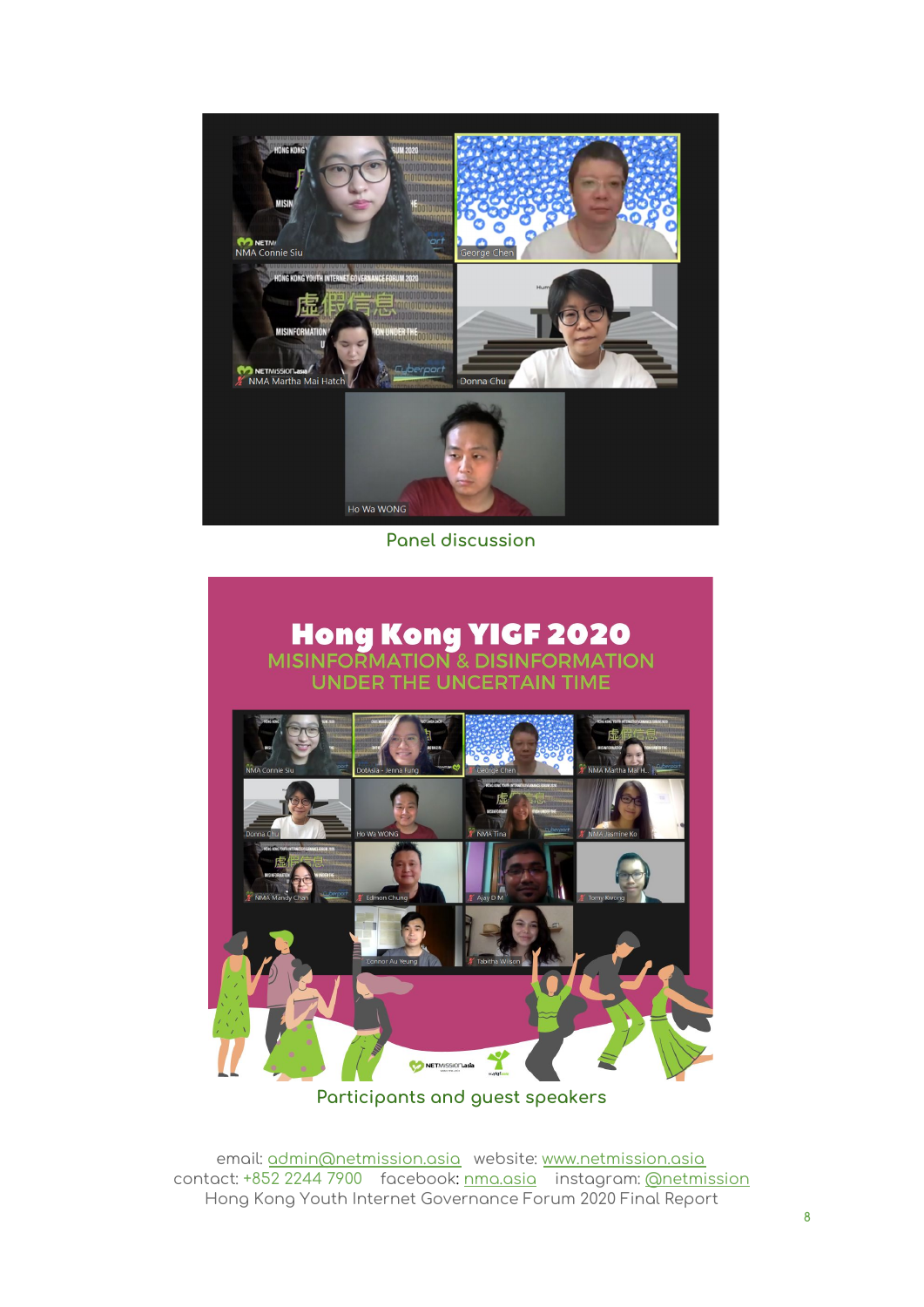# <span id="page-8-0"></span>Panel Discussion Proposal

#### **Panel discussion topic:**

**Disinformation and misinformation under the uncertain times**

**Session title: Disinformation and misinformation under the uncertain times Session format:** Panel discussion **Theme:** Disinformation and misinformation

#### **Proposers:**

- Ms. Connie Siu M.H., Student at The Chinese University of Hong Kong, NetMission Ambassador, Civil Society
- Ms. Jasmine Ko, Student at the Lingnan University, NetMission Ambassador, Civil Society
- Ms. Mandy Chan, Student at the University of Hong Kong, NetMission Ambassador, Civil Society
- Ms. Martha Mai Hatch, Student at City University of Hong Kong, NetMission Ambassador, Civil Society
- Ms. Tina Chim, Student at The Chinese University of Hong Kong, NetMission Ambassador, Civil Society

#### **Speakers:**

- Mr. George Chen, Head of Public Policy, Hong Kong, Taiwan, and Mongolia of Facebook, Private Sector
- Mr. Ho Wa, Wong, Candidate, 2020 Legislative Council Election (IT Functional Constituency), Public sector
- Prof. Donna Chu, Associate professor, School of Journalism and Communication, CUHK, Academia

#### **Organising team:**

- Ms. Connie Siu M.H., Student at The Chinese University of Hong Kong, NetMission Ambassador, Civil Society
- Ms. Jasmine Ko, Student at the Lingnan University, NetMission Ambassador, Civil Society
- Ms. Mandy Chan, Student at the University of Hong Kong, NetMission Ambassador, Civil Society
- Ms. Martha Mai Hatch, Student at City University of Hong Kong, NetMission Ambassador, Civil Society
- Ms. Tina Chim, Student at The Chinese University of Hong Kong, NetMission Ambassador, Civil Society

#### **Relevance:**

In the midst of a global pandemic, Covid-19 is not the only thing that is spreading expeditiously. According to the United Nations, the world is also seeing another dangerous epidemic of misinformation that is affecting the lives of many more. Given that the spread of misinformation and disinformation takes place mostly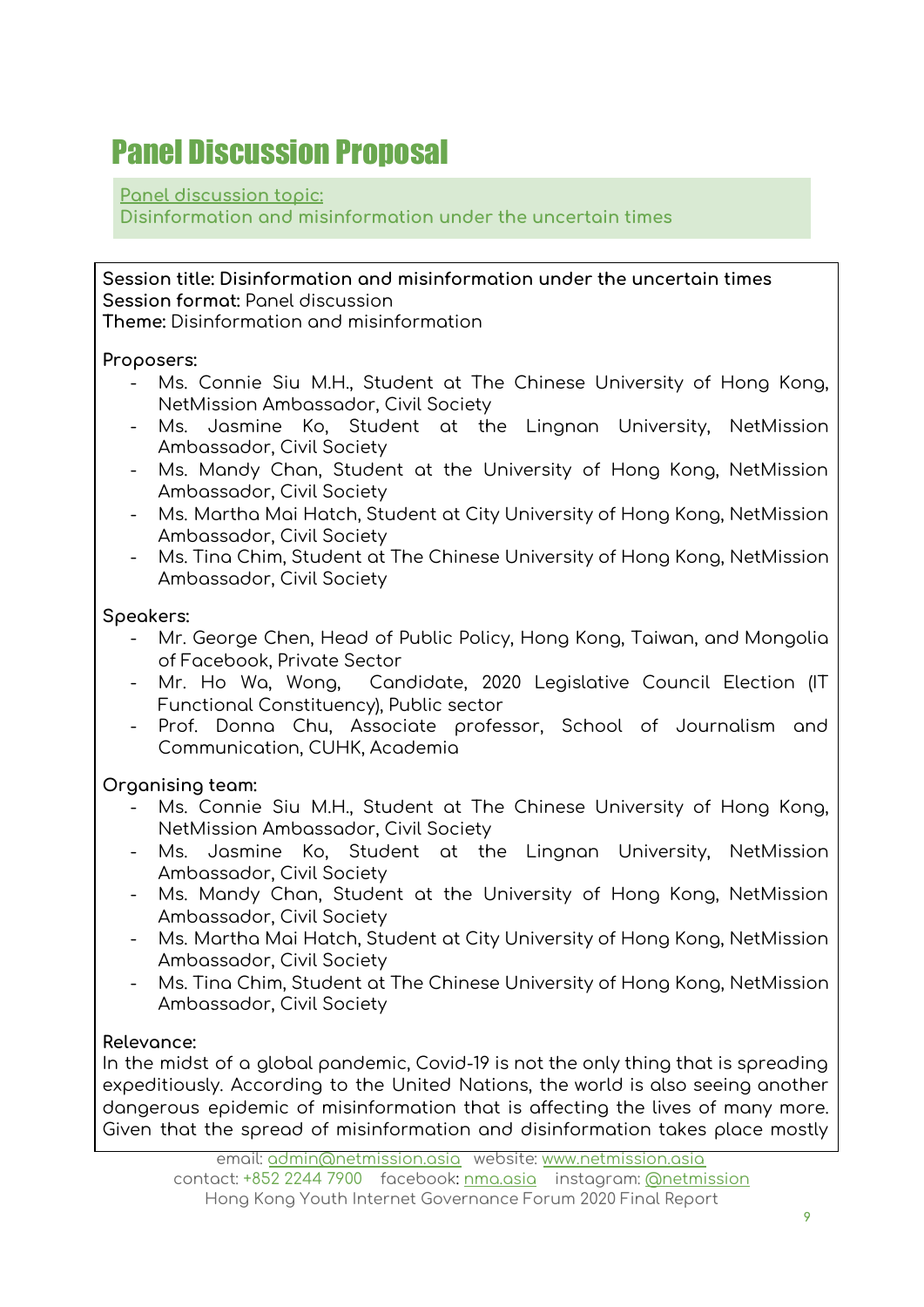on online social media, it is necessary for us to discuss the issues from an internet governance perspective. These show that misinformation and disinformation is an urgent global issue which is highly relevant to internet governance.

#### **Content of the session:**

There has been an explosion of information on social media since the outbreak of the COVID-19 pandemic. Various social media platforms have become a popular means for people to share and inform friends and families about the latest situation instantly and constantly. However, different from traditional media companies, the information on such platforms are generated by ordinary users, who are thought to have less responsibility to cross-check the facts. Not bound by strict rules, malicious users may be able to share misinformation and disinformation to mislead the crowd.

To address the problem, social media platforms begin employing third-party fact-checking agencies to help check the spread of misinformation and disinformation on their platform. However, the trustworthiness of the fact-checking report by the fact-checkers, and thus the effectiveness of this approach will rely heavily on the credibility and reliability of fact-checkers as well as the transparency in the selection criteria of the fact-checkers.

The session aims to raise the awareness of participants on the spread of misinformation and disinformation through the lens of different expertise offered by the speakers. This will also encourage them to reflect critically on the existing solution and inspire them to develop ways of improvement.

#### **Discussion facilitation:**

Moderators will be responsible for introducing the topic and facilitate the discussion by summarising the key points from guests and raising follow-up questions. Other organisers will be responsible for managing the time of each session in the workshop. The following will outline the structure of the whole workshop.

#### Introduction — 5 minutes

To connect the discussion with the capacity building sharing by our speakers, the moderator will first make a brief recap on the speakers' sharing during the capacity building session. Then, the moderator will initiate the discussion by asking guiding questions.

#### Discussion among panels — 30 minutes

Panellists will be given around 30 minutes to share their views on the topic. During the discussion, the moderators will facilitate the session by asking follow-up questions and inviting comments.

#### Q&A session — 15 minutes

The moderator will open the floor for participants to engage in the discussion. Participants can share their personal opinions, questions and through the online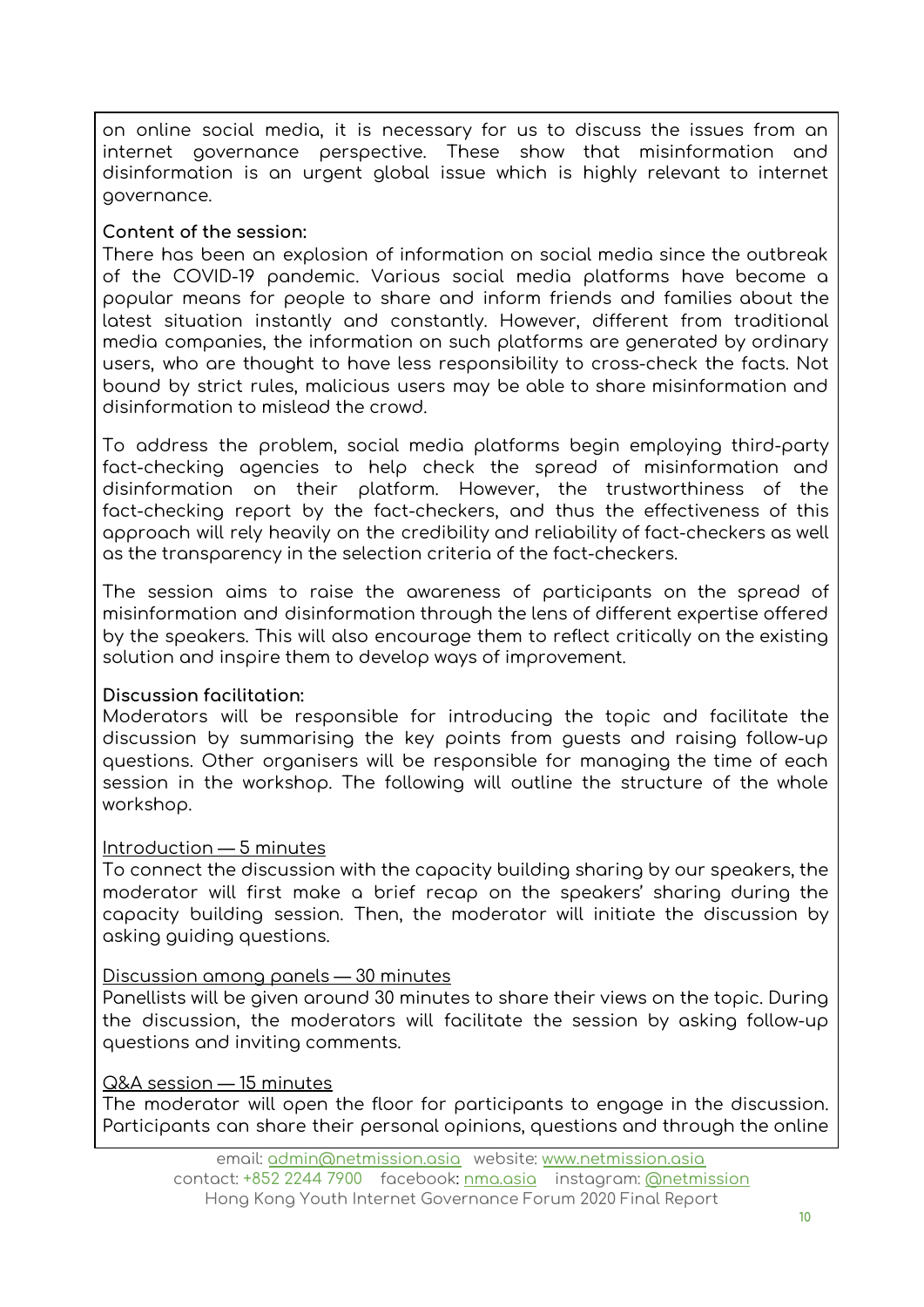chatting room. They will also be encouraged to raise hands and speak up remotely. By the end of the Q&A session, the moderator will make a quick summary of the whole discussion to conclude the session.

**Moderator:**

Ms. Connie Siu M.H., Student at The Chinese University of Hong Kong, NetMission Ambassador, Civil Society

**Rapporteur:**

 Ms. Martha Mai Hatch, Student at City University of Hong Kong, NetMission Ambassador, Civil Society

# <span id="page-10-0"></span>Panel Discussion Report

**Workshop Report:** Disinformation and misinformation under the uncertain times

**Session title:** Disinformation and misinformation under the uncertain times

**Workshop organisers:**

- Ms. Connie Siu M.H., Student at The Chinese University of Hong Kong, NetMission Ambassador, Civil Society
- Ms. Jasmine Ko, Student at the Lingnan University, NetMission Ambassador, Civil Society
- Ms. Mandy Chan, Student at the University of Hong Kong, NetMission Ambassador, Civil Society
- Ms. Martha Mai Hatch, Student at City University of Hong Kong, NetMission Ambassador, Civil Society
- Ms. Tina Chim, Student at The Chinese University of Hong Kong, NetMission Ambassador, Civil Society

#### **Moderator:**

 Ms. Connie Siu M.H., Student at The Chinese University of Hong Kong, NetMission Ambassador, Civil Society

#### **Rapporteur:**

 Ms. Martha Mai Hatch, Student at City University of Hong Kong, NetMission Ambassador, Civil Society

**Key issues raised:**

- How to increase the trust of the fact-checking system?
- What are the limitations of fact-checking on social media?
- What are the dilemmas faced when dealing with the identified false information?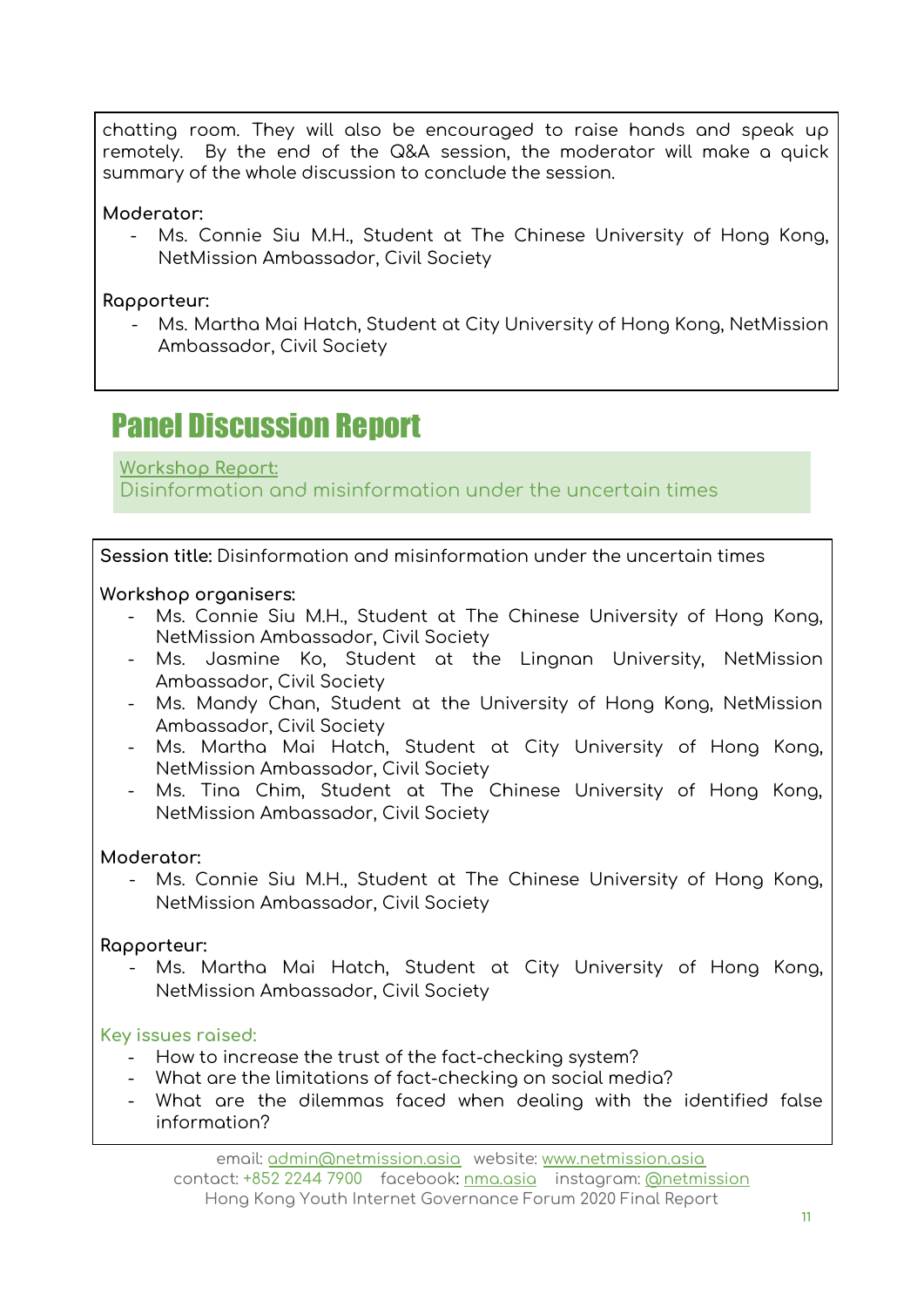What is the role of individuals in combating misinformation and disinformation?

#### **Discussion summary:**

During the session, 3 guest speakers were invited in the capacity building session from three major stakeholder groups: Academia, Public sector and Private sector. Around 20 minutes were given for their presentation. After the capacity building session, the main moderator would open the floor for the free debate and discussion between different stakeholders. The following summarises the concerns raised by each stakeholder group during the capacity building session and summary of the panel discussion.

#### **Capacity building session**

#### **Academia – Fakes News Coping Strategies**

Prof. Donna Chu, an Associate professor from the School of Journalism and Communication of CUHK, has shared her studies on how youth cope with fake news nowadays. Interestingly, it was found that 36.3% of responding youngsters would still share fake news or hold a hesitant attitude in sharing fake news if it was beneficial to them. Academia group believed that youth interest and awareness in civic participation were associated with behaviours for coping with fake news. Academia suggested that more efforts should be put on enhancing youth confidence to facilitate promotion of more coping behaviours.

#### **Public sector – How civic hacking combats disinformation**

Mr. Wong Ho Wa candidate from 2020 Legislative Council Election (IT Functional Constituency), has shared the ways of the civic party to confront misinformation or disinformation. Public sector reinforced the needs of fact-checking platforms to protect the public from hoaxes, identify the source of disinformation and enable the public to check the facts and develop critical thinking. The public sector has demonstrated various examples from fact-checking resources in Asia and revealed examples related to the present pandemic situation. Public with different socioeconomic status, especially the youth, should embrace fact-checking platforms and put them into daily use.

#### **Private Sector- Facebook for a better-informed society**

Mr. George Chen, Head of Public Policy, Hong Kong, Taiwan, and Mongolia of Facebook, illustrated how to eliminate misinformation and disinformation from Facebook, a well-known social media. Owing to the high penetration rate in using Facebook in Hong Kong (93% Hong Kong Internet users got Facebook accounts and 97% of users only accessed Facebook using a mobile phone), the private sector stressed the needs of addressing the spread of fake news in media sites to protect our immature teenage users. Facebook has a diversified policy, for instance, handling hate speech, bullying or harassment, for which easily puts our youth at risk. Private sector emphasized the importance of creating a better-informed society by three main actions: remove and reduce misinformation or disinformation and inform problematic posts.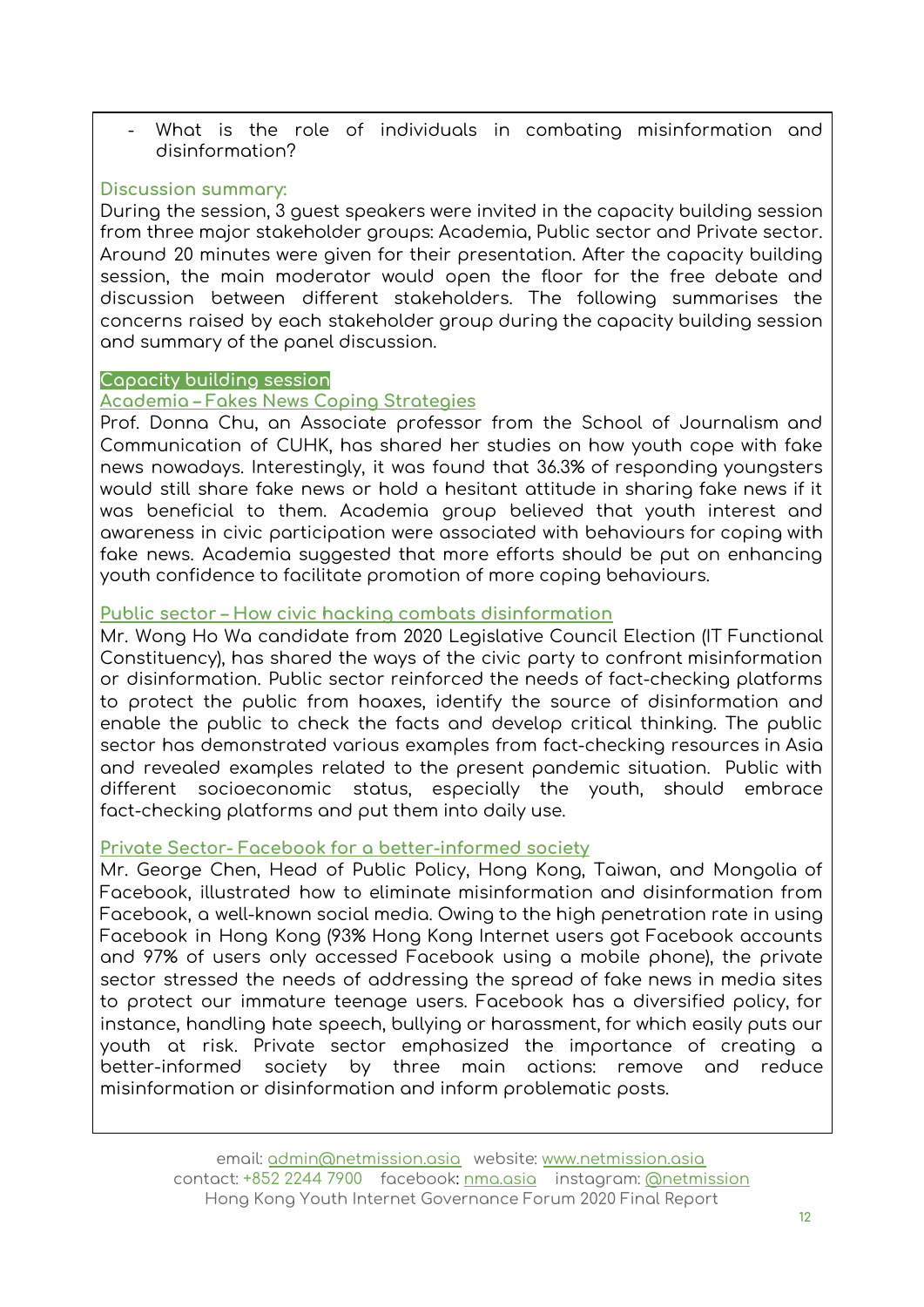#### **Panel discussion**

During the panel discussion, panellists expressed their viewpoints over the limitation of the current fact-checking system and discussed the ways to improve the system and alternative solutions in addressing misinformation and disinformation online.

#### **Trust of the system**

When it comes to increasing the trust of the fact-checking system, the representative of civil society emphasised the importance of improving the mechanism. It was believed that more focus should be placed on developing a transparent and reliable system, rather than on the accuracy of every single outcome. The improved mechanism, which can withstand challenges and produce high-quality outcomes consistently, should be able to earn people's trust. Both the academia and the representative from the private sector support this view by stating that human mistakes were inevitable and efforts should be directed to improving the system as a whole.

One way to improve the mechanism would be to ensure the credibility and reliability of fact-checkers. The representative on private sectors shared the experience of Facebook, who worked closely with the International Fact Checking Network (IFCN) to ensure the quality of fact-checkers. In selecting competent fact-checkers for the fact-checking process, Facebook revealed that they relied on the assessment by IFCN, a professional organisation who reviews and renews memberships of fact-checking agencies based on their performance annually. It was also added that Facebook had established a system that allows users to report the fact-checker. Therefore, by reviewing the past performance and records of fact-checking agencies, private sectors could make sure to only renew licenses with reliable fact-checkers.

In addition, including different stakeholders, such as academia, civil society and fact-checkers, in the fact-checking process was also suggested as a viable way to improve the mechanism. It was believed that by having various stakeholders with different expertise overseeing the process, the accuracy of the fact-checking could be ensured.

#### **Limitations of the system**

Despite the significant role of fact-checking in debunking misinformation and disinformation only, there were a few limitations of the system.

The first of it was the difficulty in addressing the spread of misinformation and disinformation in the private messaging app. It was hard to verify information spread in private messaging apps unless someone reports them. To the civil society, it was undesirable to have private messages being constantly monitored due to privacy concerns. As a result, social media companies and civil society organisations could only take a rather passive role when it comes to managing the misinformation and disinformation on private messaging apps since they had to rely on enquiries or reports made by individual users.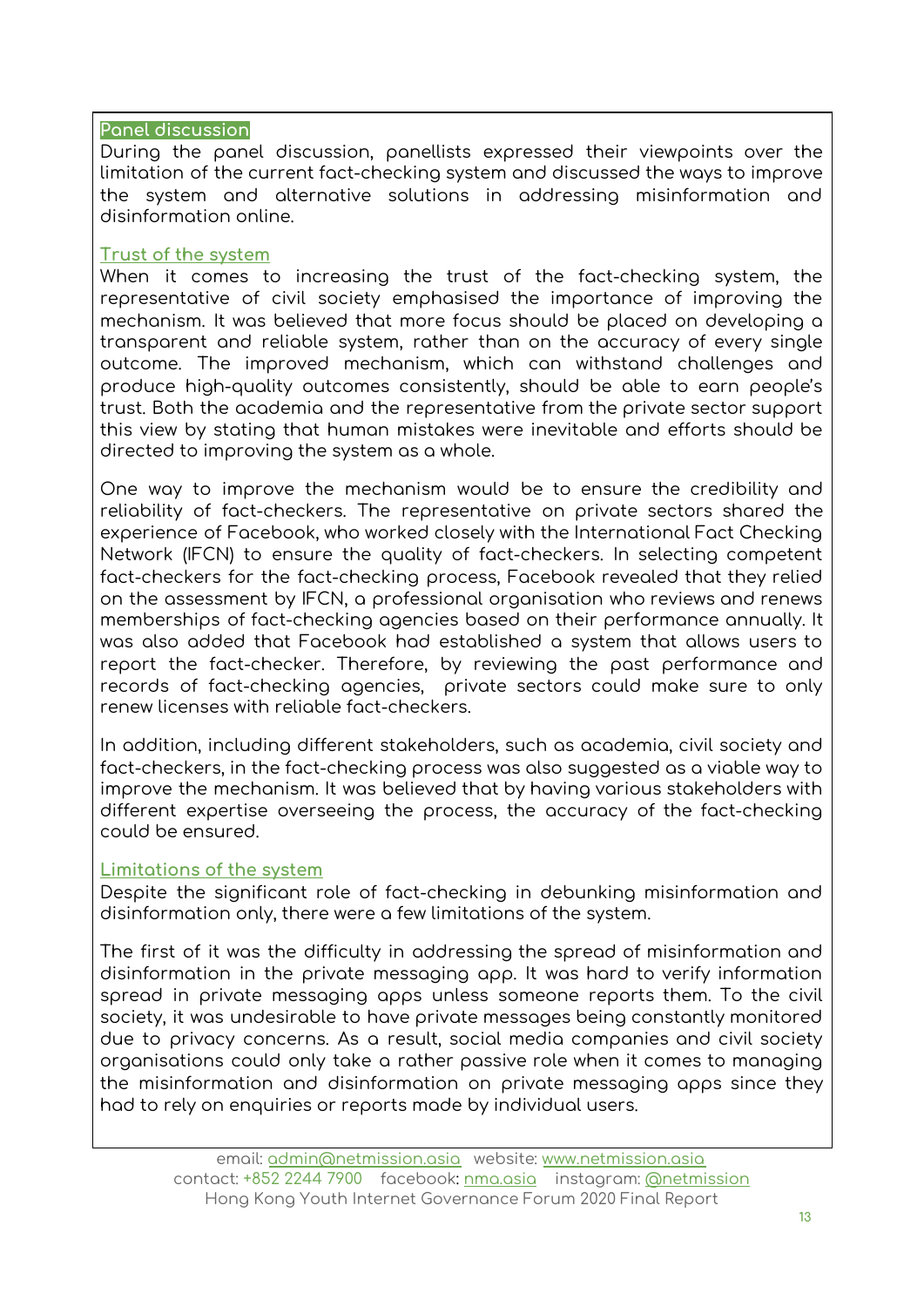Secondly, not all information could be verified. For example, rumours developed based on unverified information could not be fact-checked, unless further information was revealed after investigation.

Moreover, the fact-checking process done by human fact-checkers was said to be time-consuming. It was difficult to provide results instantly especially when there was no available technology to assist with the process.

#### **Dilemmas faced when dealing with the identified false information**

The private sector pointed out the difficulty in balancing the freedom of expression and the accuracy of the information. With the fact-checking process, the information could be verified and false information could be identified. Yet, further had to be discussed on how to handle the identified misinformation or disinformation without restricting freedom of expression online. Obviously, both the freedom of expression and the right to receive accurate information constitute part of the public interests. Yet, individuals could value each of them at a different degree. The representative from civil society added that opinions could be mixed with false information, which further complicates the issue. While some might support taking down certain controversial posts, some could act against such an act arguing that it was simply one's personal opinion. Such a dilemma was once again beyond the control of the fact-checking system.

#### **Role of individuals**

Because of the aforementioned limitations, it was agreed by all that the society would need more media literate and truth-seeking individuals to prevent the spread of misinformation and disinformation online. The academia pointed out that the dominance of user-generated content and the participatory culture across social media platforms had diffused responsibility of providing accurate information. Different from the past, media companies were no longer the sole source of information and the only responsible party. When generating and sharing contents online, ordinary users bear the responsibility of verifying information. It was believed that individuals users who were critical over the information they received and care about truth in the first stage could help stop the spread of misinformation and disinformation online. Therefore, one of the keys would be to empower individuals users and equip them with the ability to verify information on their own.

#### **Potential next steps/Key Takeaways**

Our participants also shared their personal thoughts on the situation of fake news nowadays. Key discussion and major impacts are highlighted below.

#### **Responsibility of fact-checking and influence on youths**

Fact-checking is of utmost importance in communication and social media nowadays. Youth may be misled or even harmed by fake news. Yet, it was highlighted that none of the parties should own sole responsibilities on fact-checking. The government should not dominate the fact-checking system or 'fact-checking lab' from civic groups should not bear duties alone. To minimize misinformation and disinformation effectively, a multi-stakeholder approach